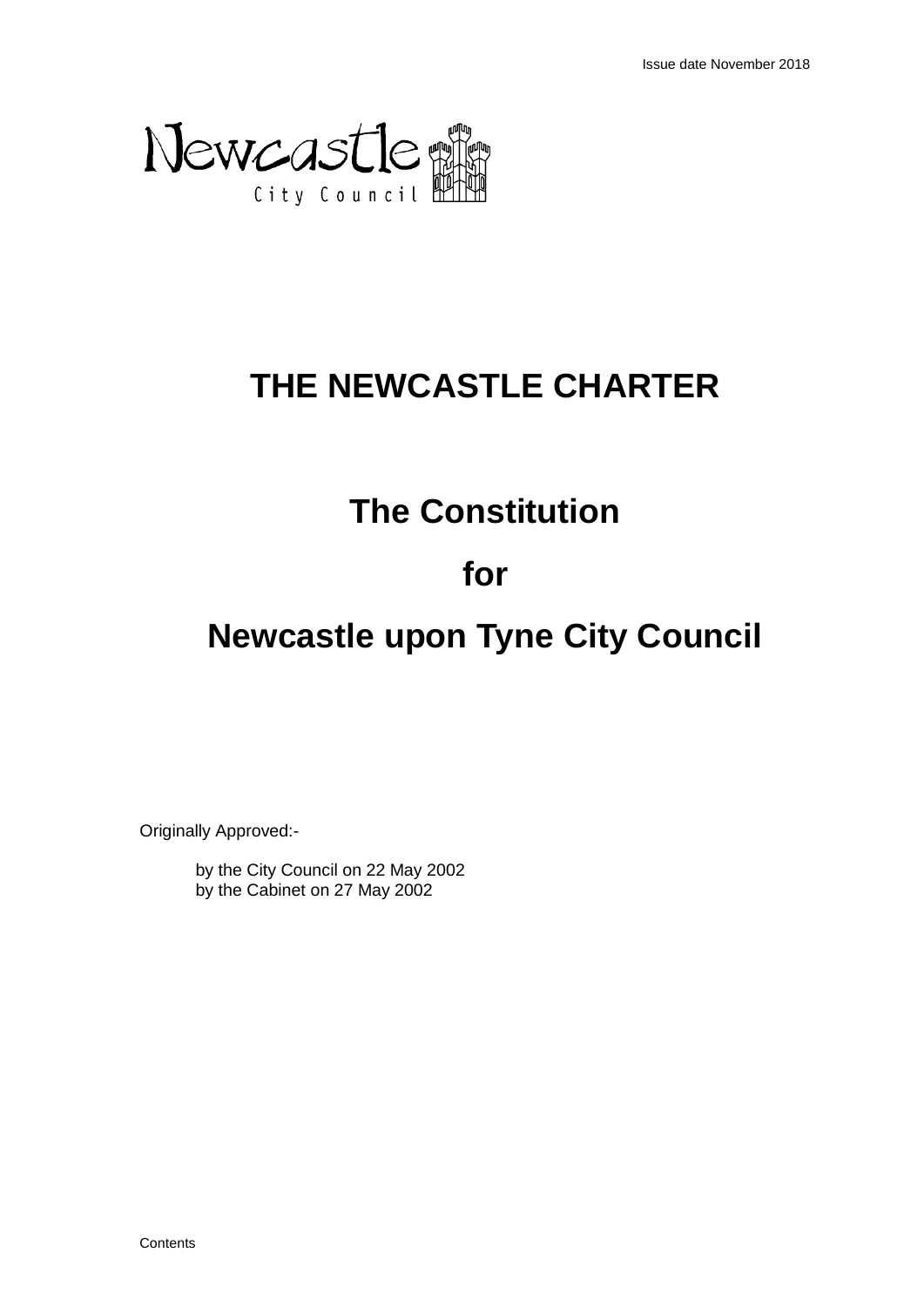#### **Contents**

Page

#### **Contents**

| Part 1           | <b>Legal Background and Organisation and</b><br><b>Governance Structure</b> |  |
|------------------|-----------------------------------------------------------------------------|--|
| Part 1.1         | Legal Background                                                            |  |
| Part 1.2         | <b>Wider Context</b>                                                        |  |
| Part 1.3         | <b>Political Structure</b>                                                  |  |
| Part 1.4         | <b>Officer Structure</b>                                                    |  |
| Part 1.5         | <b>Summary of Constitution</b>                                              |  |
| Part 2           | <b>Articles of the Constitution</b>                                         |  |
| Art 1            | <b>The Constitution</b>                                                     |  |
| Art 2            | Members of the Council                                                      |  |
| Art $3$          | <b>Citizens and the Council</b>                                             |  |
| Art 4            | The Full Council*                                                           |  |
| Art <sub>5</sub> | The Lord Mayor, Deputy Lord Mayor, Sheriff and<br>Recorder                  |  |
| Art <sub>6</sub> | <b>Scrutiny Committees</b>                                                  |  |
| Art 7            | <b>The Cabinet</b>                                                          |  |
| Art 8            | Non-Executive Committees and Licensing Committee                            |  |
| Art 9            | The Standards Committee                                                     |  |
| <b>Art 10</b>    | Area Committees - Ward Committees                                           |  |
| <b>Art 11</b>    | Advisory Committees, including Audit Committee                              |  |
| Art 12           | <b>Joint Arrangements</b>                                                   |  |
| Art 13           | <b>Officers</b>                                                             |  |
| <b>Art 14</b>    | <b>Decision Making</b>                                                      |  |
| Art 15           | Finance, Contracts and Legal Matters                                        |  |
| Art 16           | Review and Revision of the Constitution                                     |  |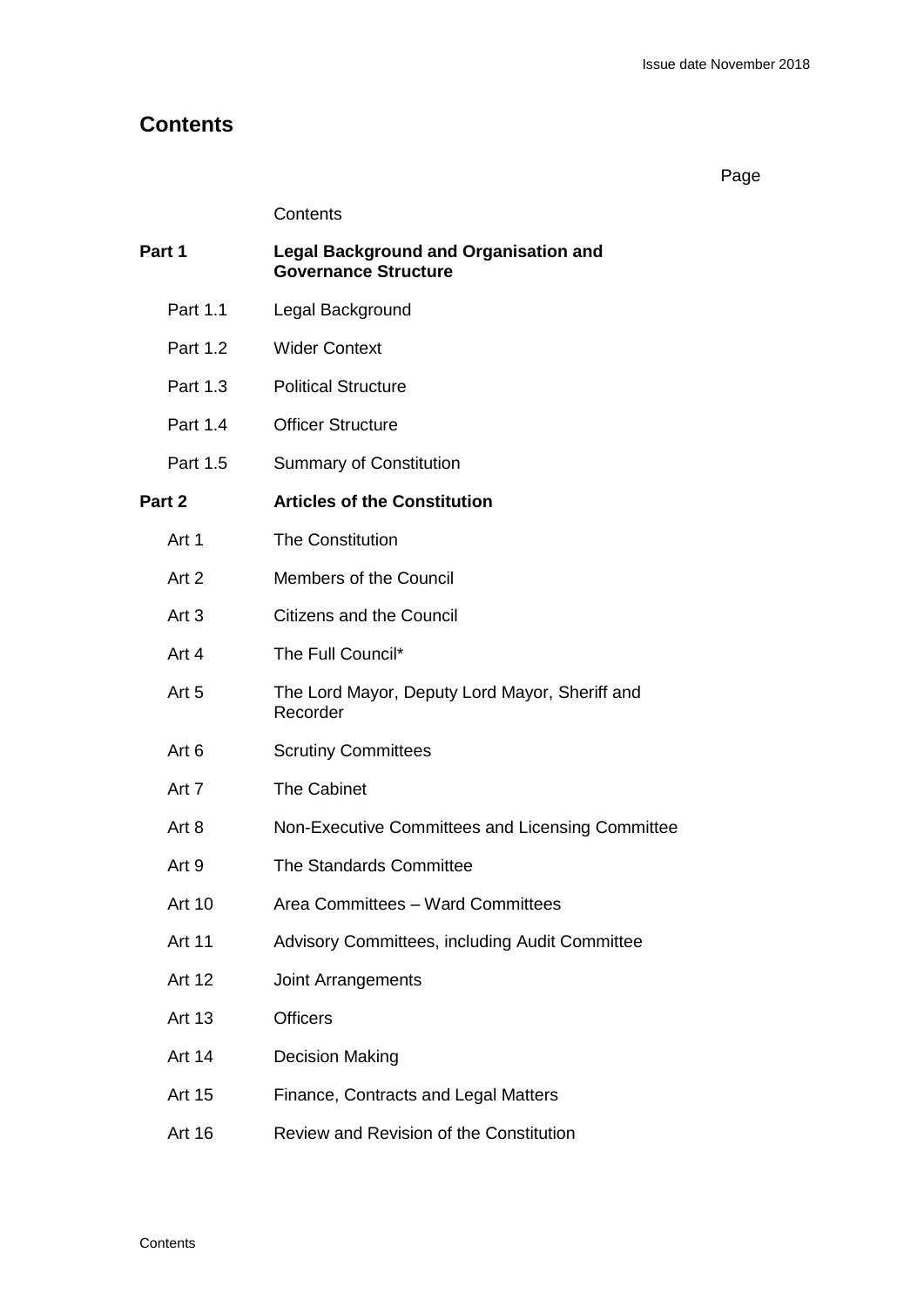|        | <b>Art 17</b>   | Suspension, Interpretation and Publication of the<br>Constitution      |
|--------|-----------------|------------------------------------------------------------------------|
|        | Sch 1           | Description of Executive Arrangements                                  |
| Part 3 |                 | <b>Responsibility for Functions</b>                                    |
|        | <b>Part 3.1</b> | <b>Responsibility for Functions - Summary</b>                          |
|        | Part 3.2        | Non-Executive Functions - Council Only                                 |
|        | Part 3.3        | <b>Allocation of Local Choice Functions</b>                            |
|        | Part 3.4        | <b>Executive Functions</b>                                             |
|        | Part 3.5        | <b>Non-Executive Functions</b>                                         |
|        | Part 3.5A       | <b>Licensing Functions</b>                                             |
|        | Part 3.6        | <b>Scrutiny Committees</b>                                             |
|        | Part 3.7        | <b>Ward Committees</b>                                                 |
|        | Part 3.8        | Advisory Committees, including Audit Committee                         |
|        | Part 3.9        | <b>Joint Consultative Committees</b>                                   |
|        | Part 3.10       | Appeal and other Panels                                                |
|        | Part 3.11       | <b>Informal Groups</b>                                                 |
|        | Part 3.12       | <b>Joint Arrangements</b>                                              |
|        | Part 3.12A      | <b>Education Bodies</b>                                                |
|        | Part 3.13       | Officers*<br>including Protocol on the Exercise of Officer Delegations |
|        | Part 3.14       | <b>Public Health Functions and the Health Service</b>                  |
|        | <b>Tables</b>   |                                                                        |
|        | Table 3.1       | Local Choice Functions*                                                |
|        | Table 3.2       | Allocation of Non-Executive Functions*                                 |
|        | Table 3.3       | Consolidated Table of Functions*                                       |
|        | Part 4          | <b>Rules of Procedure</b>                                              |
|        | Part 4A         | <b>Council Procedure Rules (Standing Orders)</b>                       |
|        | Part 4B         | Access to Information Procedure Rules*                                 |
|        | Part 4C         | <b>Budget and Policy Framework Procedure Rules</b>                     |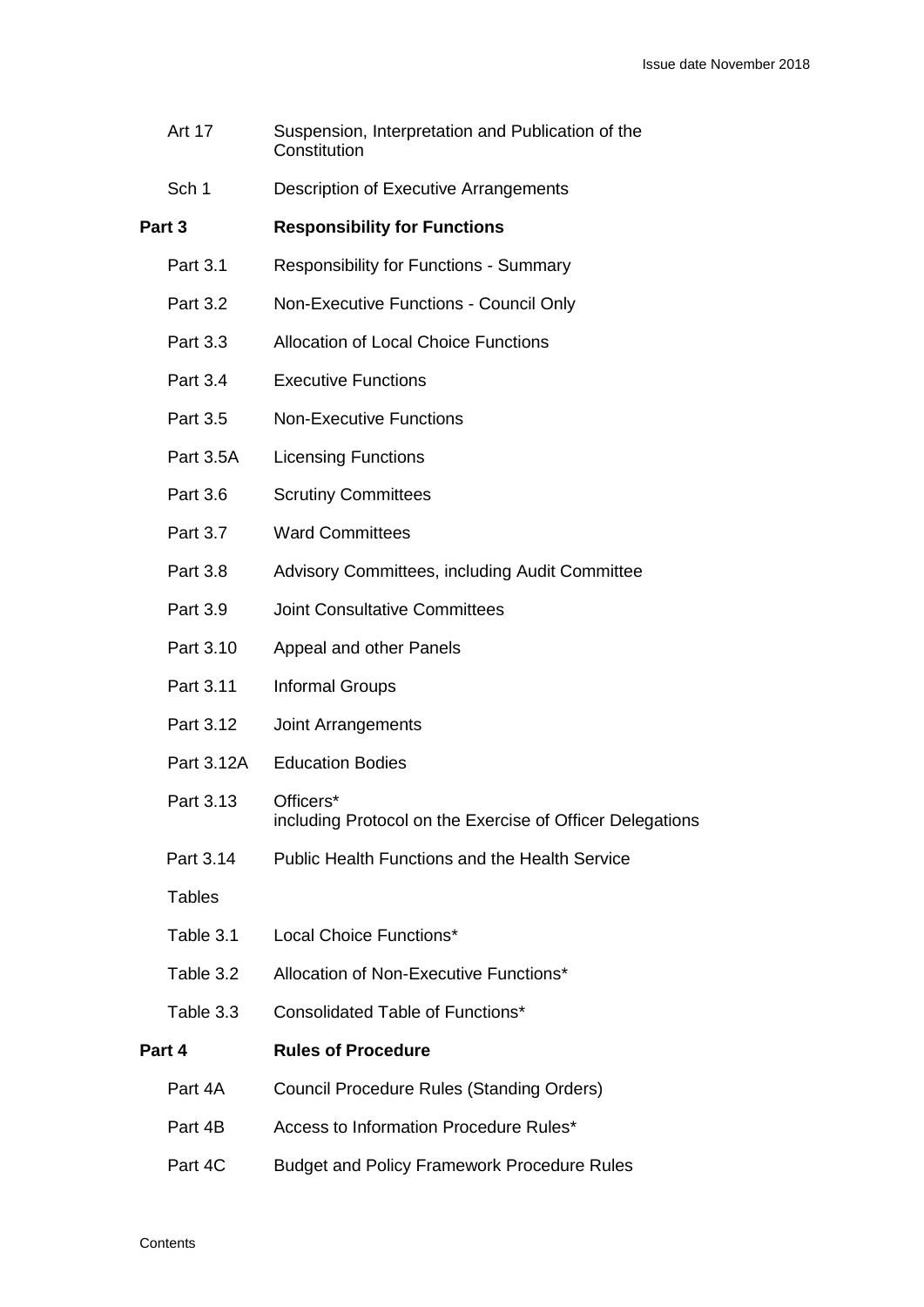|        | Part 4D          | <b>Cabinet Procedure Rules</b>                                                                    |
|--------|------------------|---------------------------------------------------------------------------------------------------|
|        | Part 4E          | Scrutiny Committee Procedure Rules*                                                               |
|        | Part 4F          | Financial Regulations, including                                                                  |
|        |                  | <b>Commissioning and Procurement Procedure Rules</b>                                              |
|        | Part 4G          | <b>Officer Employment Procedure Rules</b>                                                         |
| Part 5 |                  | <b>Codes and Protocols (Ethical Governance</b><br>Framework)                                      |
|        |                  | <b>Principles</b>                                                                                 |
|        | Part 5.1A        | Nolan's Seven Principles of Public Life                                                           |
|        |                  | <b>Statutory Codes and Legislation</b>                                                            |
|        | <b>Part 5.2A</b> | Code of Conduct - Members                                                                         |
|        | Part 5.2B        | Code of Conduct – Non Voting Co-optees                                                            |
|        | <b>Part 5.2C</b> | Code of Conduct - Employees*                                                                      |
|        | Part 5.2D        | Legislation Relating to Declaration of Interests                                                  |
|        |                  | Policies                                                                                          |
|        | Part 5.3A        | Policy for Confidential Reporting of Concerns<br>("Whistleblowing")                               |
|        | Part 5.3B        | <b>Policy Statement on Fraud and Corruption</b>                                                   |
|        | <b>Part 5.3C</b> | Anti Money Laundering Policy                                                                      |
|        |                  | <b>Protocols</b>                                                                                  |
|        | Part 5.4A        | Protocol - Member/Officer Relations                                                               |
|        | Part 5.4B        | Protocol - Use of Council Equipment*                                                              |
|        | <b>Part 5.4C</b> | Protocol – Planning Committee Matters and Guidance<br>Note - Members' Discussions with Developers |
|        | Part 5.4D        | Protocol – Regulatory and Appeals Committee                                                       |
|        | Part 5.4E        | Protocol - Licensing Committee                                                                    |
|        | Part 5.4F        | Protocol – Lord Mayor's and Sheriff's Gifts and<br>Hospitality                                    |
|        | <b>Part 5.4G</b> | Protocol - Dealing with Complaints against Councillors                                            |
|        | Part 5.4H        | Protocol - Property Issues                                                                        |